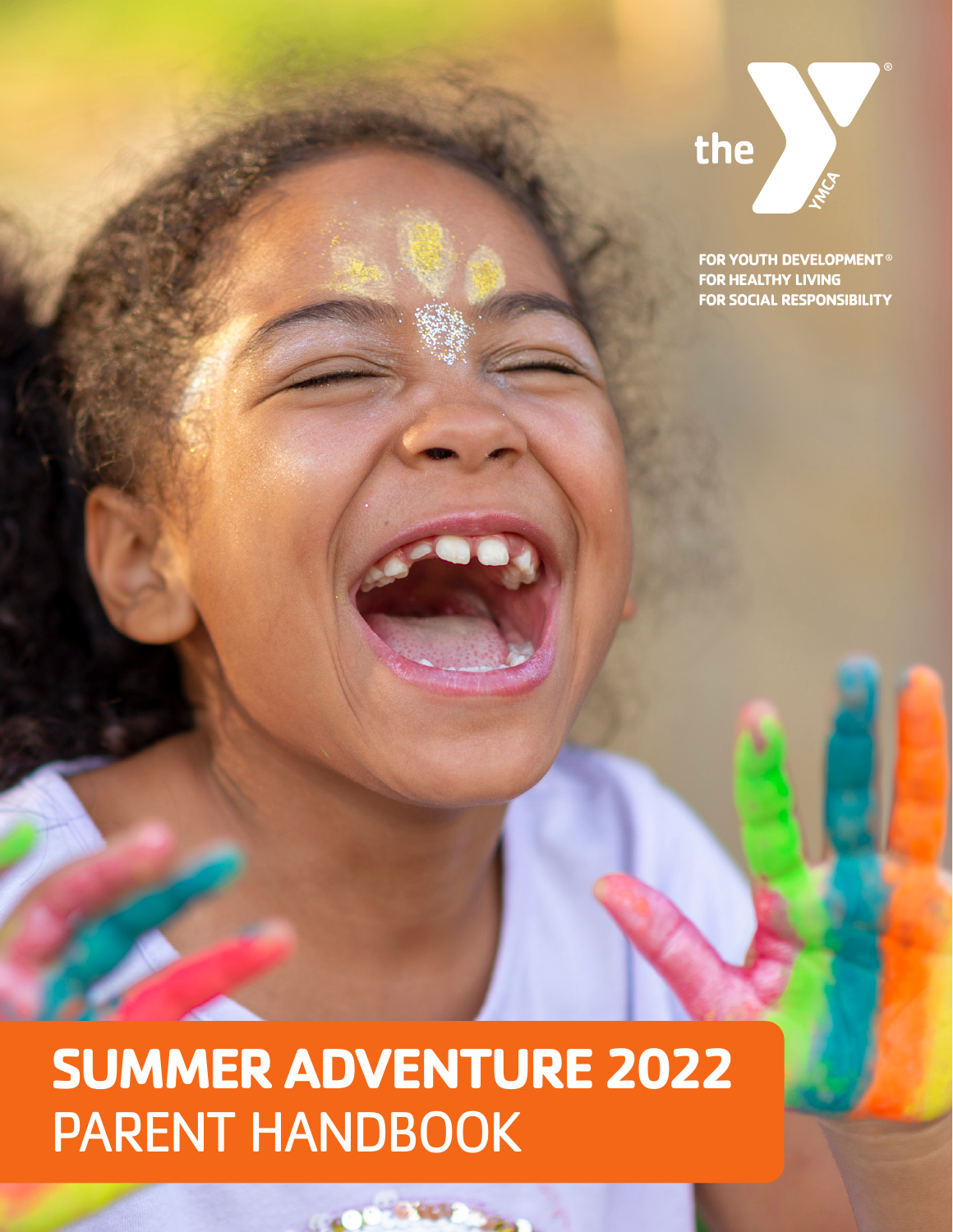# WELCOME TO SUMMER ADVENTURE

All youth need the intellectual development, motivation and skills that equip them for successful work and lifelong learning. These result from quality learning environments, challenging expectations, and consistent guidance and mentoring.

YMCA Summer Adventure and specialty camp programs are designed to foster opportunities for young people to build skills, exercise leadership and form relationships with caring adults and their communities. Using this approach, we create environments in which young people thrive.

The YMCA of Middle Tennessee has operated the Fun Company School Age Programs for over 35 years. Currently, Fun Company operates licensed care in 117 local schools with an average of 7,300 youth attending daily during the school year and 17 Summer Adventure sites with an average of 2,000 youth attending daily in the summer.

The YMCA Summer Adventure program is offered during the summer months. Sites are decorated according to theme to refresh the site and give participants a feel of summer vacation. Additional emphasis is placed on the Thematic Learning Curriculum to offer a variety of fun experiences. Participants will make new friends and create memories to last a lifetime.

# ESSENTIAL PROGRAM ELEMENTS

# **Explore**

"Hands On" Discovery Learning Centers change a cafeteria into a place of excitement and challenge. Discovery Learning Centers are available in the following areas:

- Blocks/Building/Transportation
- Dramatic Play/Home living
- Games and Manipulatives
- Discovery Art
- Quiet/Listening/Reading
- Science and Math

#### **Create**

Through small group experiences, building a sense of community, and making youth feel that they are welcome, the Y integrates academic support through project-based learning. This is an instructional approach built upon authentic learning activities that engage student interest and motivation. Theme- and choice-based creative activities are designed to answer a question or solve a problem that generally reflects the types of learning and relevance of work people do in the everyday world. Each day, a caring adult facilitates an activity based on kids' interests that allows each child to be an original and creative thinker. Typically, children work on projects together with a common goal in mind.

# Play

Through regularly scheduled physical activity time, kids learn the important habits and skills they need to develop and maintain healthy lifestyle habits while improving their:

- Physical Activity
- Ability to cope with stress
- Eating habits (using water as the primary drink, encouraging consumption of five fruits and vegetables per day)
- Capacity to be a healthy role model
- Implement 5-2-1-0 in our youth programs: encouraging 5 fruits and vegetables a day, 2 hours or less of screen time, 1 hour of active play and 0 sugary drinks.

We provide youth in our program the opportunity to learn about healthy lifestyle habits. Our goal is that future generations will face lower risks of heart disease, obesity, diabetes, stroke and other diseases that originate from poor lifestyle habits.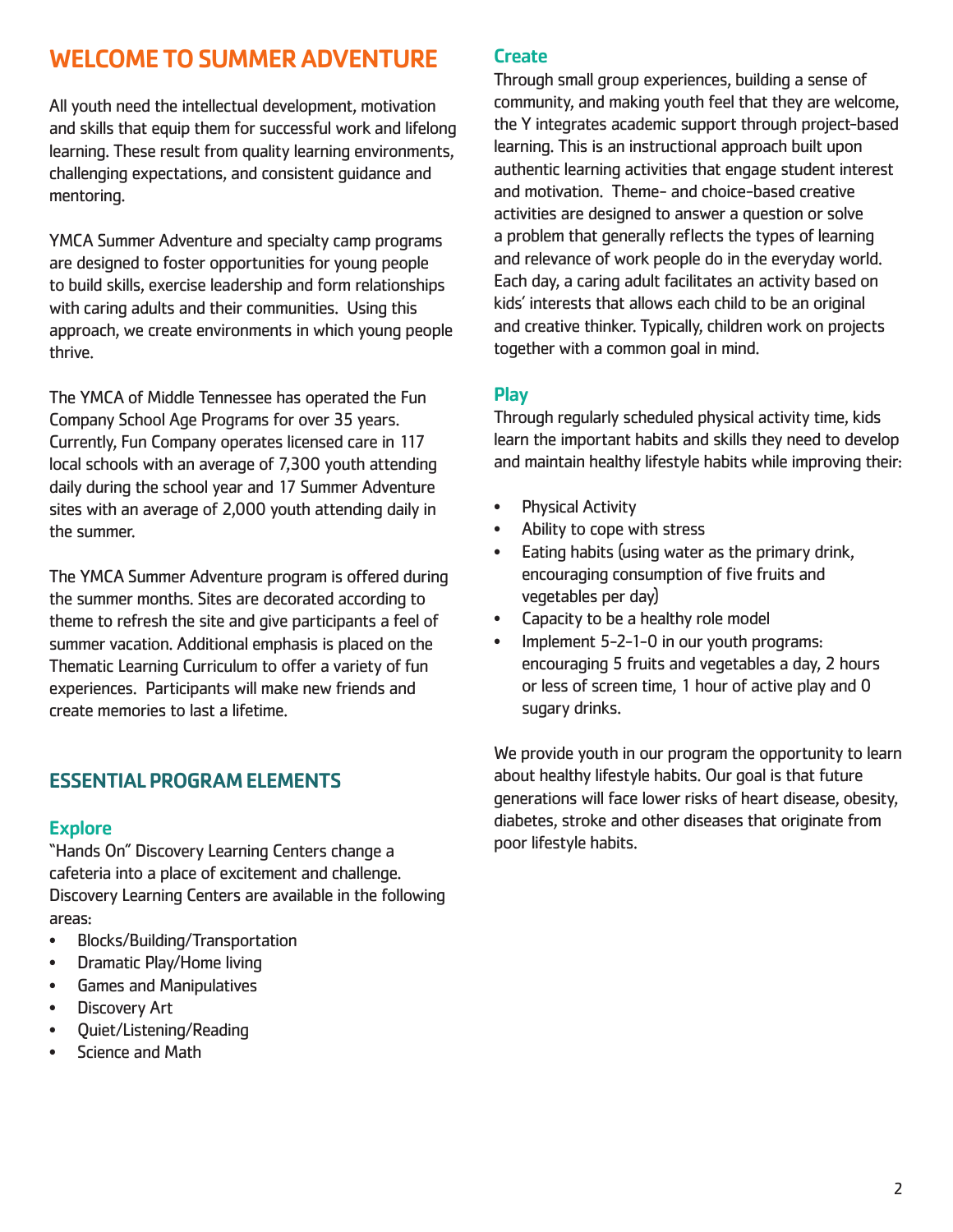Summer Adventure is offered: Davidson County offered weeks 6-9 Montgomery offered weeks 1-9 Rutherford offered Weeks 5-9 Sumner County offered weeks 6-8

# Locations can be found on the web at:

www.ymcafunco.org/summer-adventure

To contact the Fun Co Office in your area see below: Davidson County Office

Northwest YMCA, 3700 Ashland City Hwy, Nashville, TN 615-226-5577

# South Davidson Community

Lauren Williams lwilliams@ymcamidtn.org

#### North Davidson Community

Tashia Wells twells@ymcamidtn.org

#### Antioch/ Donelson Community

Brianne Simmons bsimmons@ymcamidtn.org

# Montgomery County Office

931-647-3861 1817 A Suite 2 Madison St, Clarksville TN Sharon Pope spope@ymcamidtn.org

# Rutherford County Office

136 South Cannon Ave, Murfreesboro TN 615-742-7331 Kristen Tyler ktyler@ymcamidtn.org

# Sumner County

100 Bluegrass Commons Blvd, Hendersonville TN 615-782-2432 Trish Bailey-Dunn tbailey-dunn@ymcamidtn.org

# Sample Daily Schedule for On Site Days

| 6:30-8:30am        | Opening (Centers, Gym, Outside) |
|--------------------|---------------------------------|
| 8:30-9:00am        | <b>Morning Snack/Breakfast</b>  |
| 9:00-9:30am        | <b>Opening Ceremony</b>         |
| 9:30-10:15am       | Rotation 1                      |
| $10:15 - 11:00$ am | Rotation 2                      |
| 11:00-11:45am      | Rotation 3                      |
| 11:45-12:45pm      | Wash Hands/Lunch                |
| 12:45-1:15pm       | Rotation 4                      |
| 1:15-2:00pm        | Rotation 5                      |
| 2:00-2:45pm        | Rotation 6                      |
| 2:45-3:15pm        | <b>Closing Ceremony</b>         |
| $3:15-3:45$ pm     | Afternoon Snack                 |
| $3:45-6:00$ pm     | Closing (Centers, Gym, Outside) |

Drop-off is 6:30-9:00 a.m. Pick-up is 3:30-6:00 p.m.

# Summer Adventure 2022

The YMCA Summer Adventure program is a 9-week program where kids will engage in fun and challenging activities. Activities include games, art, science, sports, team building and much more, all based on a weekly theme. Summer Adventure 2022 session dates are listed below.

# Session 1: May 31-June (No camp May 30) Montgomery County ONLY

Session 2: June 6-10 Montgomery County ONLY

Session 3: June 14-18 Montgomery County ONLY

Session 4: June 20-24 Montgomery County ONLY

Session 5: June June 27-July 1 Montgomery and Rutherford County ONLY

Session 6: July 5-8 (No camp July 4)

Session 7: July 11-15

Session 8: July 18-22

Session 9: July 22-29 Not available in Sumner County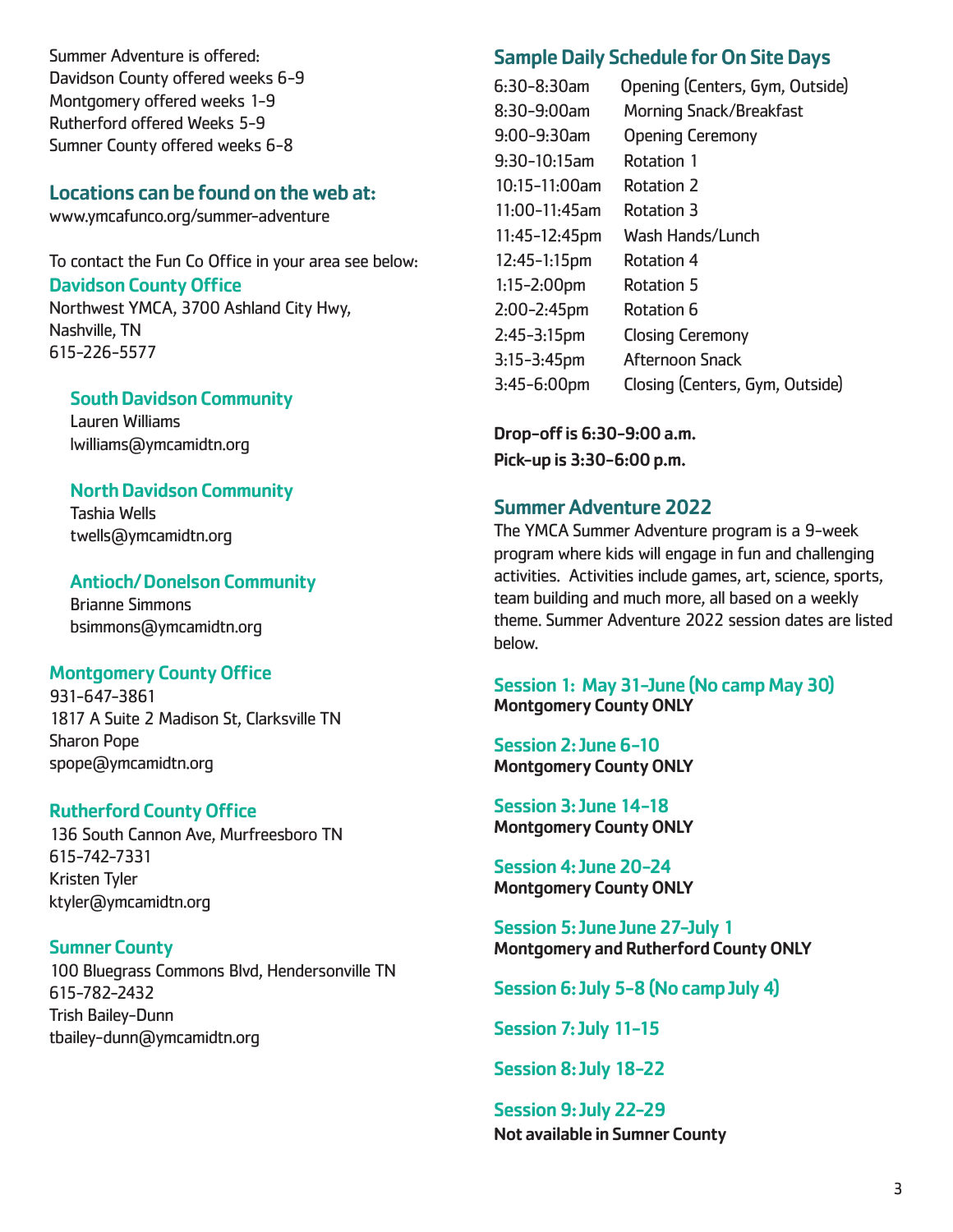# Registration Information

Once you enroll in our program, a space is reserved for your child. YMCA of Middle Tennessee will not discriminate by race, color, sex, national origin, creed or special needs.

- Registration is completed online at ymcafunco.org. A non-refundable \$15 deposit for each week registered should be paid online to hold your child's spot. We are not able to accept registrations on-site. We do not accept checks/cash/money orders on site for registrations or weekly payments. Payments should be made online at ymcafunco.org.
- Child Information Forms must be completed before the child attends Summer Adventure.
- Parents are financially responsible for all registered weeks. All fees must be paid online at ymcafunco.org by 6 p.m. Friday before the week of care is provided.

# Snacks/Lunches

- We will provide a nutritious snack in the morning and afternoon.
- Parents must provide lunches and drinks that do not require heating or refrigeration.
- Please send extra water for your child to drink during the day.
- Packed lunches must be stored in a lunchbox that can keep food cool.
- Please do not send lunches in a plastic/paper sack (unless instructed on trip days).
- Carbonated beverages (soft drinks) are not permitted.

# Don't forget…

- Put your child's name on their belongings.
- Apply sunscreen daily before arrival.
- Send a bathing suit and towel on swim day.
- Make sure your child wears comfortable shoes. No flip flops.
- Please refrain from bringing toys and electronics from home. The YMCA discourages children from bringing toys/items from home unless it is a planned special activity. The YMCA is not responsible for broken, lost or stolen items.
- Send a change of clothes daily... kids will get messy this summer!

# **Medication**

# Please ask your site director for medication forms.

If your child must take medication during the program hours, you must provide written instructions with the medication prescribed by a doctor in its original

prescription bottle.

• Parents must fill out a "Permission to Administer Medication" form prior to the administration of medications.

# **Sunscreen**

- The YMCA does not administer sunscreen or bug repellent that was not provided by the parent or guardian.
- Parents must fill out a "Permission to Administer Sunscreen / Bug Spray" form.

# Fee Policies Registration Changes

# Adding Weeks

Weeks may be added when space is available by registering online at ymcafunco.org. Please check with your Summer Adventure Director or your SAS Administration office for availability. When adding a week within two weeks of starting care, the full weekly payment may be required instead of the \$15 deposit.

# Canceling/Deleting Weeks

The \$15 deposit is non-refundable. You are responsible for the remaining weekly payment of the week you are canceling/deleting unless you email a 2 week written notice of cancelation to SASSupport@ymcamidtn.org. Cancelations are not taken at the site for any reason.

# Changing Weeks

If you would like to move around your already scheduled weeks, it must be done in writing and emailed to SASSupport@ymcamidtn.org . Your \$15 deposit is transferable within Summer Adventure programs. You are not permitted to make a change to your camp enrollment within two-weeks of the original selected week registered due to not being able to fulfill the two-week notice requirement. Changes are not taken at the site location and must be emailed to have changes made.

# Weekly/Session Fees

- All fees are to be paid online on the Friday by
- 6 p.m. before camp begins the following week. A \$5 late payment fee will be assessed for payments received after Friday at 6 p.m. Weekly fees can be made online at ymcafunco.org as well as an automatic credit card or bank draft.
- The \$15 deposit per week registered is nonrefundable. It can be transferred to an additional week in Summer Adventure.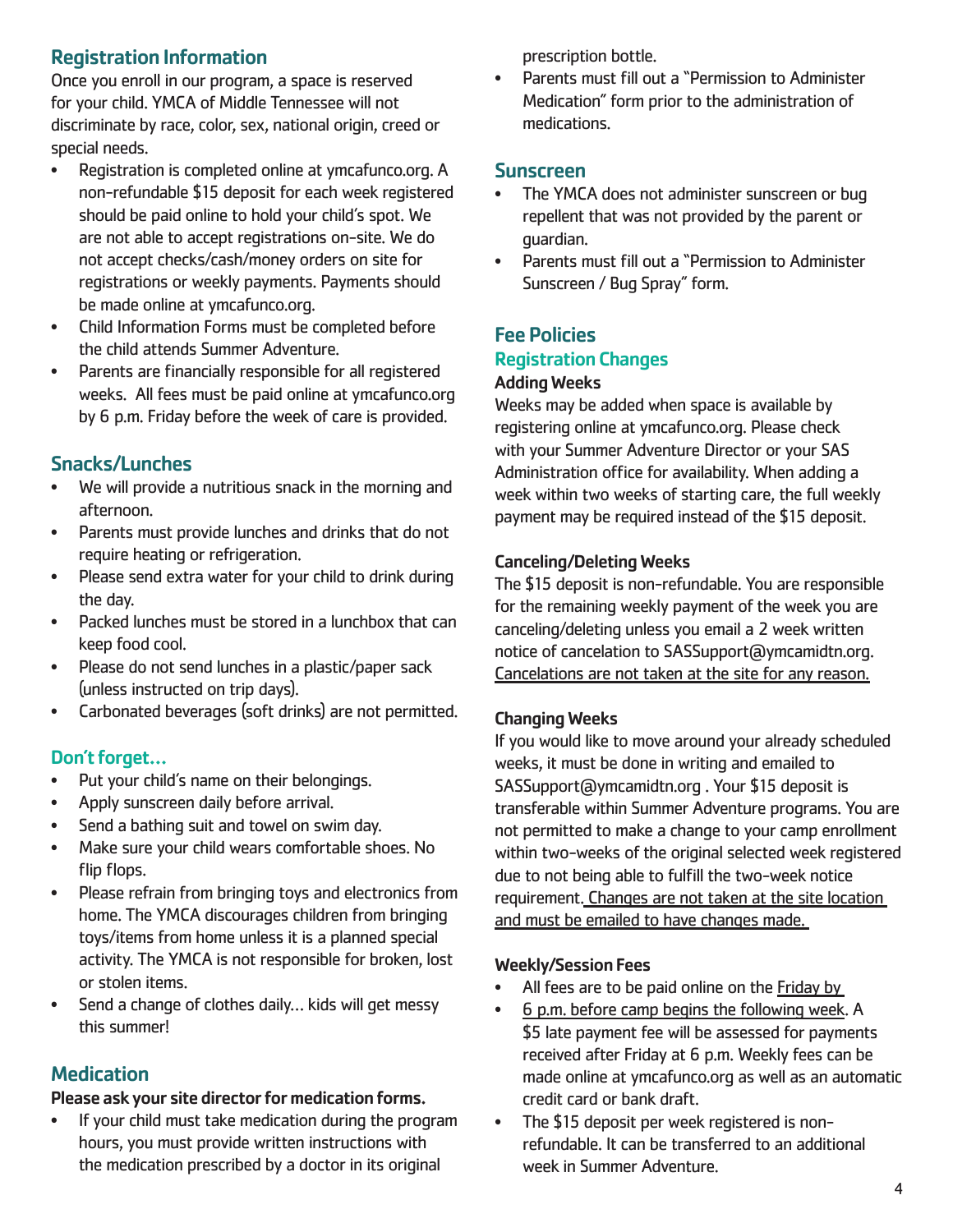- Parents are financially responsible for every week that is registered. A two-week notice is required to drop a week without being responsible for the weekly fee. A change in vacation plans, visiting grandparents or being sick does not eliminate the responsibility to pay for a week that you have registered without a two-week written notice for the change.
- We do NOT accept cash/check/money orders at the site.
- Failure to keep fees current will result in loss of care and ability to register for other YMCA programs.
- Credit will not be given for illness or vacation. Parents are financially responsible for every week that is registered.
- The YMCA will not prorate days missed from your fee.

# Program Procedures

- Sites open at 6:30 a.m. and close at 6 p.m.
- You must sign your child/children in every morning and sign them out every afternoon.
- We ask on your emergency form that you provide a list of people other than the legal guardians who can drop off or pick up your child.
- We will not release any child/children to a person that is not on the list unless we receive written notice from the parent or guardian prior to the child/children being picked up.
- Your child/children must be picked up by 6 p.m. There will be a \$1 per minute per child late charge after
- 6 p.m. The late fee will be added to your account and you will need to pay it online at ymcafunco.org by the end of the week. If you have a late fee balance at the end of the week, your child may not attend the following week.
- The person picking the child up must be 18 years old with proper photo identification—we will not release to anyone under the age of 18 or someone without proper photo identification matching your child information form.
- The Department of Children's Services requires licensed child care centers to have a written policy regarding intoxicated adults or adults who display behavior which may place the child/children in immediate risk when picking up. The YMCA will inform adults picking up children from our program who clearly appear intoxicated or display "erratic" behavior that we suggest that they allow us to call another adult from the transportation list to pick up the child. Should the adult take the child in their car anyway, we are required to contact the police or child protective

services and report the incident.

- The core part of our program begins by 9 a.m. Please make arrangements to drop your child off by that time so they don't miss any activities.
- Please do not send your child to the program if they are sick. Should your child display sick behaviors at check-in, we will deny access.
- If your child becomes ill at the site, a parent or authorized adult on the Child Information Form will be contacted and asked to take the child home. You will be contacted for common symptoms of illnesses like vomiting, diarrhea, fever, presence of lice and other symptoms associated with contagious conditions as well as a child who is clearly uncomfortable, lethargic, and unable to participate in daily activities. The child will be isolated, within sight and hearing distance of an adult, until the parent arrives. If the parent cannot be reached, the staff will contact the emergency contact person listed on the child's enrollment form. Because we cannot provide sick care, parent or emergency contacts must pick up their child within one hour after being called.

# **Insurance**

The YMCA of Middle Tennessee provides a Secondary Medical Insurance Policy, which is available after participant insurance has made payment.

- This does not imply or admit guilt or liability of the YMCA.
- The YMCA is not involved in decisions made by the insurance company on paying or denying claims.
- In the event a claim is partially covered, the parent is responsible for any remaining balance.
- It is the parents' responsibility to submit the claim form and related documentation to the insurance company.

Please make sure you carry the completed insurance claim form when seeking medical attention. The fee for this policy is built into the registration fees. Sometimes the rates increase without notice; this cost may be passed on to the parent.

# **Discipline**

Our goal is to guide children in becoming happy, responsible and cooperative participants through positive guidance techniques. In the event that behavior requires discipline:

- Staff action will not damage the child's self-image or embarrass the child.
- Staff action will help children learn self-control,